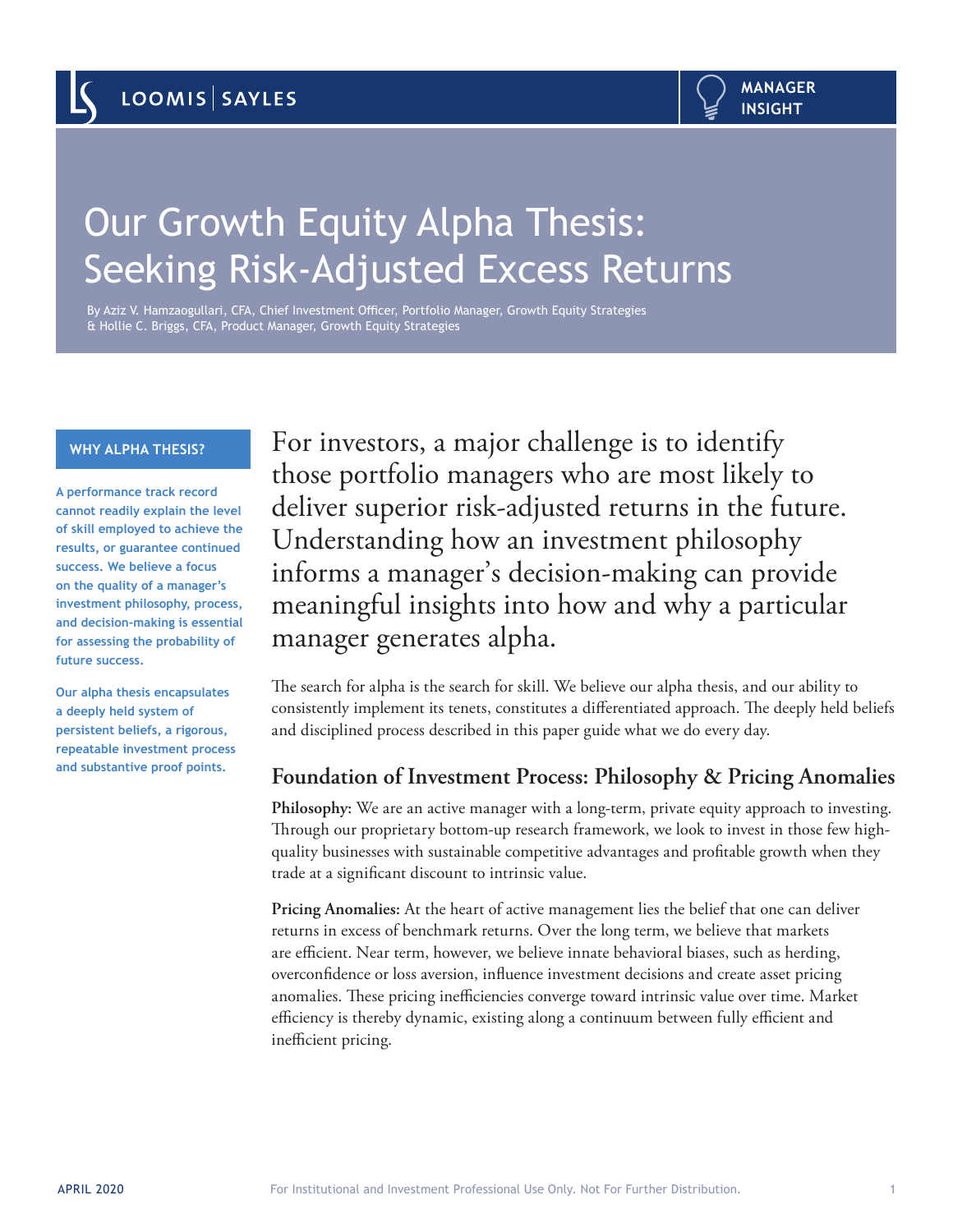In our view, two important anomalies can best explain periodic mispricing: short-termism and allocative inefficiency. Short-termism is a behavioral bias inherited from our early human ancestors. Today, it causes a reflexive response to short-term market variables that, when viewed rationally, have no impact on long-term value. Allocative inefficiency, an example of herding, describes the breakdown in dynamic price discovery that results when widespread investment decision-making is driven by factors other than valuation. Examples include index or momentum investing and technical trading. Overcoming these natural tendencies is difficult. Consequently, the resultant pricing anomalies persist, creating potential opportunities for active, long-term-oriented, valuation-driven managers like us. Capitalizing on these opportunities requires a disciplined process and a patient temperament.

# **Key Tenets of Our Alpha Thesis**

Our investment philosophy represents our fundamental beliefs regarding the most effective way to generate alpha and leverages our understanding of persistent anomalies that create asset mispricing. These beliefs, or tenets, form the cornerstone of our investment decisionmaking process and can be linked to performance proof points, demonstrating continuity from belief to process to outcome. Collectively, this integrated system forms our alpha thesis.

| <b>TENET</b>                                                                       | <b>PROCESS</b>                                                                                                                             | <b>PROOF POINTS</b>                                                                                              |
|------------------------------------------------------------------------------------|--------------------------------------------------------------------------------------------------------------------------------------------|------------------------------------------------------------------------------------------------------------------|
| Long-term investor in businesses                                                   | Time arbitrage                                                                                                                             | Low turnover                                                                                                     |
| Develop deep understanding of<br>each investment                                   | 7-step bottom-up fundamental<br>analysis (Quality-Growth-<br>Valuation Framework)                                                          | High-conviction portfolio with<br>relatively concentrated holdings                                               |
| Selective investing focused on<br>high-quality companies (Quality)                 | Starting point is quality of<br>business, not weight of company<br>in the benchmark; look for<br>difficult-to-replicate business<br>models | High active share (typically 80%<br>or higher) and high percentage of<br>wide moat companies in<br>the portfolio |
| Sustainability of profitable<br>growth drives long-term value<br>creation (Growth) | Identify long-term secular<br>growth drivers; analyze cash flow<br>return on investment                                                    | Strong up-market capture with<br>low down-market capture;<br>low turnover                                        |
| Invest with a margin of safety<br>(Valuation)                                      | Intrinsic value compared to<br>price-implied expectations;<br>purchase price at meaningful<br>discount to intrinsic value;<br>contrarian   | Strong up-market capture with<br>low down-market capture; strong<br>risk-adjusted returns                        |
| Define risk as a permanent loss<br>of capital                                      | Active risk management;<br>absolute-return oriented                                                                                        | Low down-market capture;<br>standard deviation at or below<br>benchmark                                          |

**We believe active investment management and active risk management are integral to alpha generation.**

We believe that for any alpha thesis to potentially meet its objective, it should be founded on an enduring philosophy and persistent pricing anomalies. We think our alpha thesis is unlikely to be eroded through arbitrage because it is tied to perennial behavioral biases, not specific market conditions. Beginning on the next page, we explain each alpha thesis tenet in detail.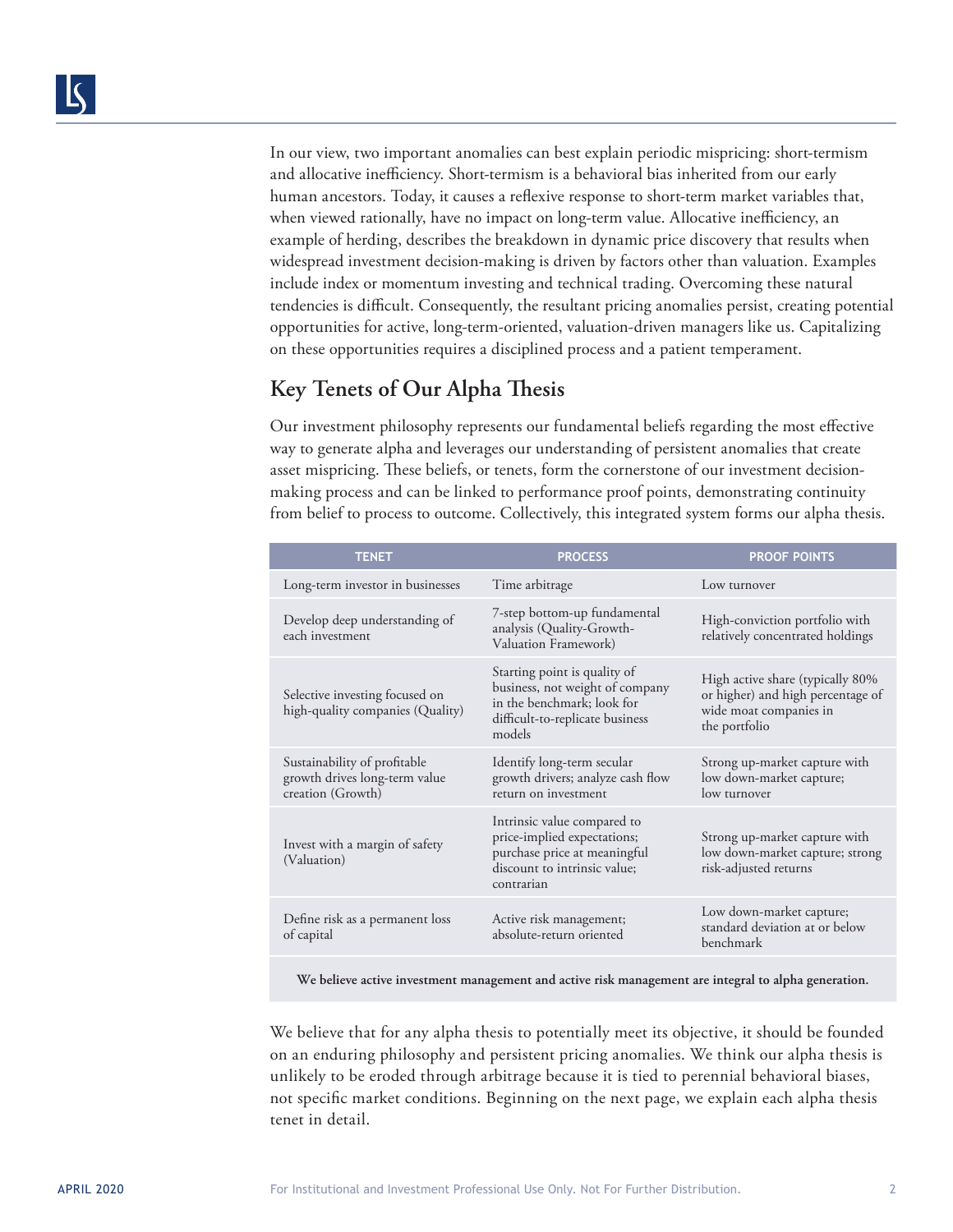#### **LONG-TERM INVESTOR IN BUSINESSES**

Because we approach investing as if we are buying into a private business, a long investment horizon is central to our philosophy. In our view, a long investment horizon affords us the opportunity to capture value from secular growth opportunities as well as capitalize on the stock market's shortsightedness through a process called time arbitrage.

# **LOW TURNOVER**

**As this table shows, low turnover is a hallmark of our growth equity strategies. Measuring name changes only, our portfolio turnover is even lower.** 

| <b>STRATEGY</b>  | <b>TURNOVER</b> |  |
|------------------|-----------------|--|
| Large Cap Growth | 12.6%           |  |
| All Cap Growth   | 15.1%           |  |
| Global Growth    | $6.3\%$         |  |

The long-term annualized turnover for the large cap growth and all cap growth strategies implies average holding periods of seven and six years, respectively, since inception July 1, 2006.*<sup>i</sup>* The inception date for the global growth strategy is January 1,

2016. Our low turnover stands in contrast to a widespread escalation in the average manager's portfolio turnover. In his book Common Sense on Mutual Funds, John Bogle documents that from the 1940s to the 1960s, annual turnover for the typical general equity fund averaged just 17%. By 1997, average annual turnover had risen to 85%, and by 2009, it had increased to 105%—a staggering six-fold increase. Bogle states, "The industry has abandoned the wisdom of long-term investing in favor of the folly of short-term speculation."*ii* We could not agree more.

In addition to the speculative risks, the trading costs of high portfolio turnover can negatively impact portfolio performance. A 1997 study looking at growth fund returns over 32 years (1962-1993) suggests that for every 100-point increase in turnover, annual return drops by 95 basis points, a figure closely aligned with the net cost of trading.*iii* A 2007 study updated the analysis and also confirmed that the cost of turnover negatively impacted performance. The table below shows the findings for 990 large cap equity funds from 2001-2006.*iv*

| TURNOVER $\frac{(%)}{7.11}$ |      | 18.31 27.91 |      |      | 38.31 51.31 | 63.93 | 80.24   | 100.44  | 133.45  | 356.26  |
|-----------------------------|------|-------------|------|------|-------------|-------|---------|---------|---------|---------|
| <b>OUTPERFORMANCE (%)</b>   | 0.59 | 0.20        | 0.22 | 0.24 | $-0.12$     | 0.01  | $-0.21$ | $-0.24$ | $-0.46$ | $-0.29$ |

What fuels the culture of short-termism so prevalent today? This innate behavioral bias is exacerbated by the constant, ubiquitous stream of financial "news." Investors too focused on the short term end up overreacting to company and economic information that we do not believe impacts long-term intrinsic value. Fisher Black calls this activity "noise" trading and posits that it obscures the value estimate of near-term stock prices.*<sup>v</sup>* This is an example of how the widespread use of non-value-focused decision-making can compromise nearterm price discovery. We believe that noisy stock prices will converge toward fundamentally driven intrinsic value over time. Therefore, we attempt to identify intrinsic value and through time arbitrage exploit the long-term differential between this value and the market's current perception.

## **DEVELOP A DEEP UNDERSTANDING OF EACH INVESTMENT**

*"....risk varies inversely with knowledge." vi -David F. Swensen, Yale University Chief Investment Officer*

Our proprietary seven-step research framework is the cornerstone of our investment decisionmaking process and drives our security selection. The research framework represents our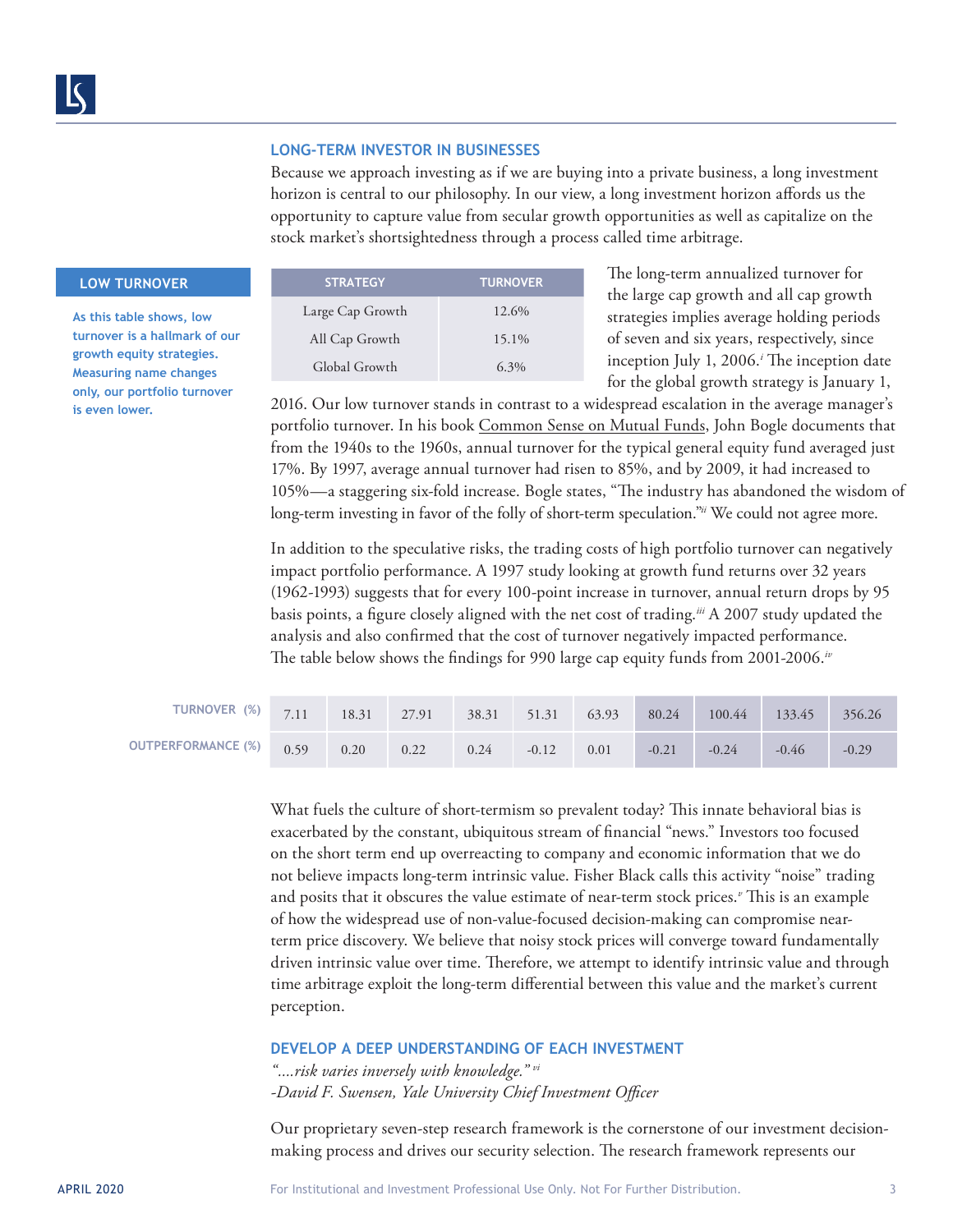#### **SEVEN-STEP RESEARCH FRAMEWORK**

#### QUALITY

#### **1. Sustainable Competitive Advantage**

- Identify unique elements of a company's business model (e.g., network effect, low cost advantage, strong brand awareness and high switching costs).
- Can this company defend and sustain its competitive advantage over the long term?

#### **2. Competitive Analysis**

- Assess barriers to entry, industry rivalry, power of buyers versus suppliers, and substitution threats.
- Evaluate the entire value chain and profit pool to discern the structural winners in the long term.
- **3. Financial Analysis**
	- Assess balance sheet health (low or no debt is ideal), capital intensity, business mix and margin structure.
	- Require sustainable free cash flow growth, an ability to meet reinvestment needs, and cash flow return on investment above the cost of capital.

#### **4. Management**

- Partner with management teams who share our long-term perspective, manage the business with vision and integrity, and whose incentive is aligned with long-term shareholder interests.
- Evaluate management's ability to allocate capital to investments creating long-term value.

#### GROWTH

## **5. Growth Drivers**

- Evaluate sources and sustainability of profitable growth.
- Focus on long-term secular and structural growth drivers—dynamics that aren't likely to change in five years or more.
- Forecast the growth rate independent of company guidance or Street expectations.

#### VALUATION

# **6. Intrinsic Value Ranges**

- A company's value depends on its long-term ability to generate profitable free cash flow growth.
- •The present value of future free cash flows is our core methodology for estimating intrinsic value.
- Conduct sensitivity analysis of key variables to assess downside risk and focus on high-impact drivers of value.
- Best-, base-, bear- and worst-case valuation scenarios guide the timing of buy/sell decisions and help guard against decision-making pitfalls.

# **7. Expectations Analysis**

• Assess the valuation assumptions implied by the current stock price to differentiate fundamental drivers of value from market sentiment drivers of price. Understand where and how our perspective diverges from that of the market.

long-standing insights about investing and is structured around three key criteria: Quality-Growth-Valuation. Through the disciplined and thorough implementation of bottomup fundamental analysis, we seek to understand the drivers, opportunities and limits of each business.

Our valuation analysis, which is at the heart of our research and decision-making, is only as good as our ability to understand and identify high-quality companies and evaluate the sustainability of profitable growth. Actively managed portfolios differ from their benchmarks and reflect expectations that diverge from consensus. Importantly, our research framework helps us determine whether our view differs from the consensus, and if so, why. Our contrarian posture requires the ability to act counter to potentially irrational, herd-like and reflexive behavior in the marketplace triggered by emotions like fear and greed. Overcoming these instincts demands a resolve engendered by experience, a disciplined decision-making process, and the temperament to maintain positions that are at odds with popular opinion.

Our investment team culture promotes intellectual honesty, curiosity and independent thinking. An environment in which all assumptions can be challenged by any member of our team can improve our understanding of each investment idea. All research work is vetted through team discussions and includes attempts to disprove the investment thesis as a way to test its validity. This practice helps us overcome the bias in human behavior toward overconfidence that could lead us to overstate the investment's potential. It is crucial to clearly grasp what could go wrong with a company, not just what can go right, in order to minimize downside risk.

All aspects of our investment thesis must be present simultaneously for us to make an investment. Often our research is completed well in advance of the opportunity to invest. We are patient investors and maintain our analysis of high-quality businesses in order to take advantage of meaningful price dislocations if and when they occur. In a typical year we may analyze 30 companies and invest in only a select few. As a result of this rigorous approach, ours are selective, high-conviction portfolios.

We agree with Warren Buffett's assertion that risk comes from not knowing what you're doing.*vii* In part because we focus on fewer companies and make even fewer decisions, we believe we enjoy an analytical edge.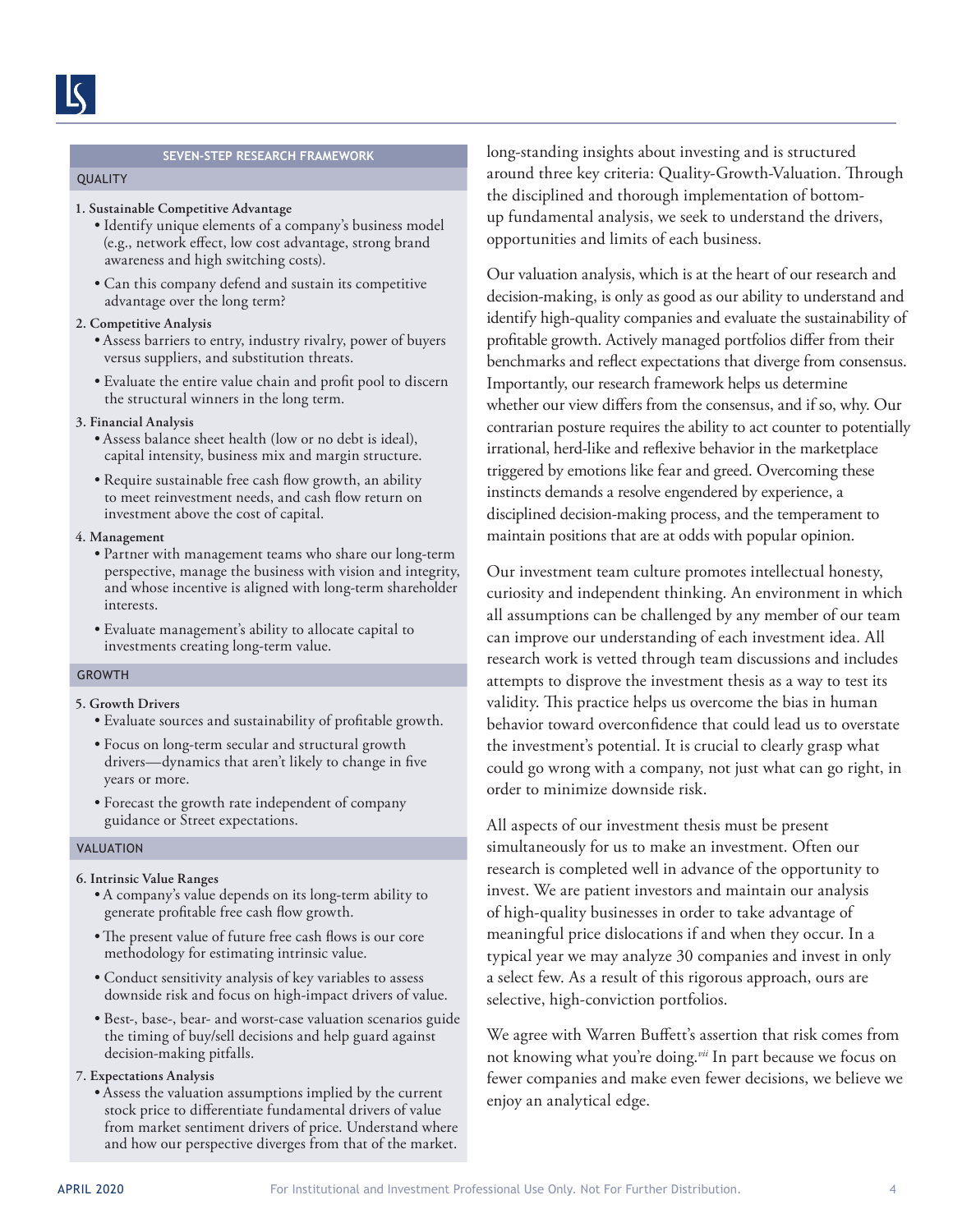**NUMBER OF COMPANIES PURCHASED IN A YEAR**

l

| <b>STRATEGY</b>  | 2019 | 2018          | 2017          | 2016     | 2015 | 2014 | <b>TYPICAL #</b><br><b>HOLDINGS</b> |
|------------------|------|---------------|---------------|----------|------|------|-------------------------------------|
| Large Cap Growth |      |               | $\Omega$      | 3        |      | 3    | $30-40$                             |
| All Cap Growth   |      | 3             |               | 3        |      | 3    | $35 - 45$                           |
| Global Growth    |      | $\mathcal{R}$ | $\mathcal{L}$ | $\Omega$ | N/A  | N/A  | $30 - 45$                           |

Anyone could follow our seven-step process. Yet, each person will very likely produce different outcomes. Why? Because we believe that investing is ultimately an art. While a disciplined research framework is foundational to a successful investment strategy, our process does not mechanically supply "the" answer. Rather, it leads us to ask a set of questions that help us discern, through our insights, whether a business meets our key investment criteria. Developing a deep understanding of each investment can also help us manage risk through knowledge.

# **SELECTIVE INVESTING FOCUSED ON HIGH-QUALITY BUSINESSES**

Our Quality-Growth-Valuation investment process begins with the art of trying to identify high-quality companies—those with unique, difficult-to-replicate business models and sustainable competitive advantages. A successful business will attract competition and capital, which over time could shrink profit margins and lower returns on invested capital for the business. A quality business—one with a wide economic moat—can sustain and even extend its competitive advantages so that its profitable growth opportunities are not eroded by the competition. Quality companies also tend to exhibit sound balance sheets, strong returns on invested capital, healthy cash flow growth and highly capable management teams who can efficiently allocate capital.

A focus on investing in high-quality companies can not only help capture upside potential but can help manage downside risk as well. This is an important factor given the number of negative return periods the Russell 3000® Index experienced over a 34-year study period, shown in the table below:

| NEGATIVE MONTHLY RETURN | NEGATIVE QUARTERLY RETURN | NEGATIVE YEARLY RETURN |
|-------------------------|---------------------------|------------------------|
| 34%                     | 25%                       | 18%                    |

Looking at high-quality and low-quality stocks as defined by Standard & Poor's (S&P),*viii* we examined the annual return for each group and compared it to the returns of the Russell 3000. Our analysis shows that the high-quality group of companies' limited participation in down markets was a significant differentiating factor for superior risk-adjusted returns.

| <b>QUALITY LEVEL</b>       | <b>ANNUALIZED TOTAL</b><br><b>PERIOD RETURN</b> | <b>ANNUALIZED PERIOD</b><br><b>STANDARD DEVIATION</b> | <b>RETURN-TO-RISK</b> |
|----------------------------|-------------------------------------------------|-------------------------------------------------------|-----------------------|
| <b>High-Quality Stocks</b> | 11.99%                                          | 15.11\%                                               | 79.34%                |
| Low-Quality Stocks         | 10.79%                                          | 22.75%                                                | 47.43%                |

As shown above, while annualized performance of the two baskets was comparable after 34 years, the return-to-risk ratio of the high-quality group of stocks was 79.34%, compared to just 47.43% return-to-risk ratio of the low-quality basket. The chart on the following page provides a long-term cumulative perspective of the two groups' performance.

#### **34 YEARS ENDING 2019- RUSSELL 3000 INDEX** Percent of Time

*Source: FactSet. The Russell 3000 is a cap-weighted index. Data through 12/31/2019.*

#### **REWARD-TO-RISK ANALYSIS: 1986 - 2019**

*Past performance is no guarantee of future results.* 

*Annualized total period return and annualized period standard deviation are based on quarterly returns. Source: Russell Analytics, Standard & Poor's, Loomis Sayles. Data from 1/1/1986 - 12/31/2019.*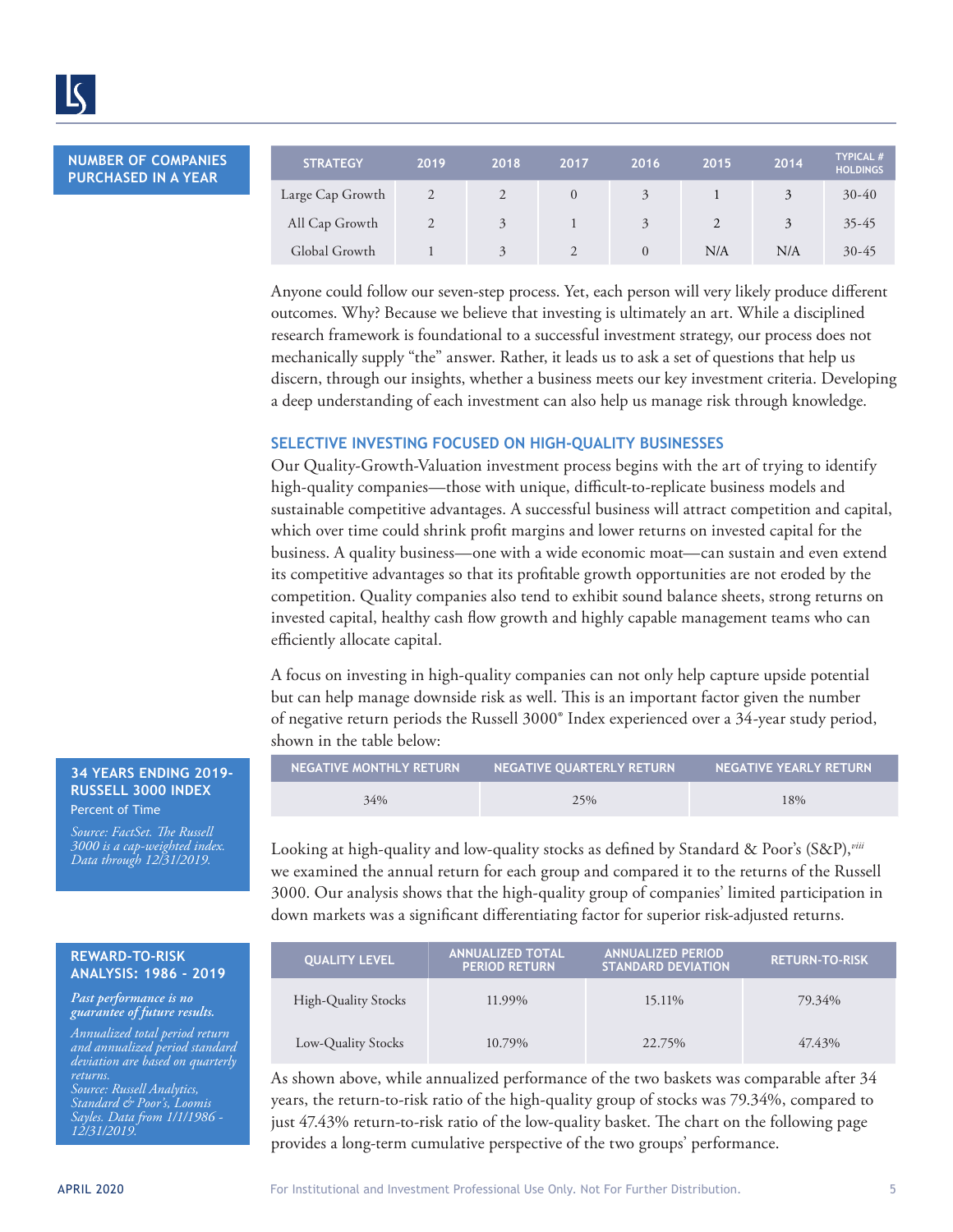# **PERFORMANCE OF QUALITY BASKETS BASED ON S&P QUALITY**

*Sources: Russell Analytics, Standard & Poor's, Loomis Sayles. Total returns used. Data through 12/31/2019.*

*Past performance is no guarantee of future results.* 



While S&P's quality rankings can provide an interesting overview of how a "quality" universe has performed historically, we do not rely on a third-party methodology to define quality. The companies we invest in must first meet a number of demanding quality standards. At the end of the day, our job is to allocate investment capital to the best opportunities. Our approach is different from benchmark-centric portfolios that tend to begin their investment process by considering the influence of the benchmark's top holdings and sector positioning on relative performance. Because our philosophy and process often result in positions and position sizes that differ from the benchmark, our portfolio typically has an active share measure of 80% or greater.

# **ACTIVE SHARE**

**It stands to reason that only portfolios that differ from the benchmark could produce superior returns versus the benchmark.** 

Why is active share important? In their 2009 paper, "How Active is Your Manager?," Antti Petajisto and Martijn Cremers found that high active share correlates well with excess returns and that the most active managers, those with active share of 80%-100%, persistently generated excess returns above their benchmarks even after subtracting management fees.*ix* It stands to reason that only portfolios that differ from the benchmark could produce superior returns versus the benchmark. While high active share does not ensure outperformance, we believe it is a necessary condition for generating alpha and outperforming one's benchmark net of fees over the long term. Ultimately, of course, the stocks we select for our portfolio are the sources of any outperformance.

# **SUSTAINABILITY OF PROFITABLE GROWTH DRIVES LONG-TERM VALUE CREATION**

Growth is the next component we consider in our Quality-Growth-Valuation investment process. We are looking not only for above-average growth, but sustainable and profitable growth. Easier said than done, as empirical evidence shows only 10% of companies can sustain above-average growth rates over a four-year period.*<sup>x</sup>* Our systematic approach to measuring a company's growth prospects begins with quantifying the total size of the market into which they can sell their goods and services as well as their current market share. We then assess the company's pricing power, if any, their margin expansion potential, capital requirements and operating leverage. Our objective is to define the company's competitive advantage period in order to determine how long into the future we will estimate the key variables for the business. Our proprietary models are built through bottom-up fundamental analysis. It is important to note that our growth estimate is developed independent of company guidance or Street expectations. To assess the sustainability of the company's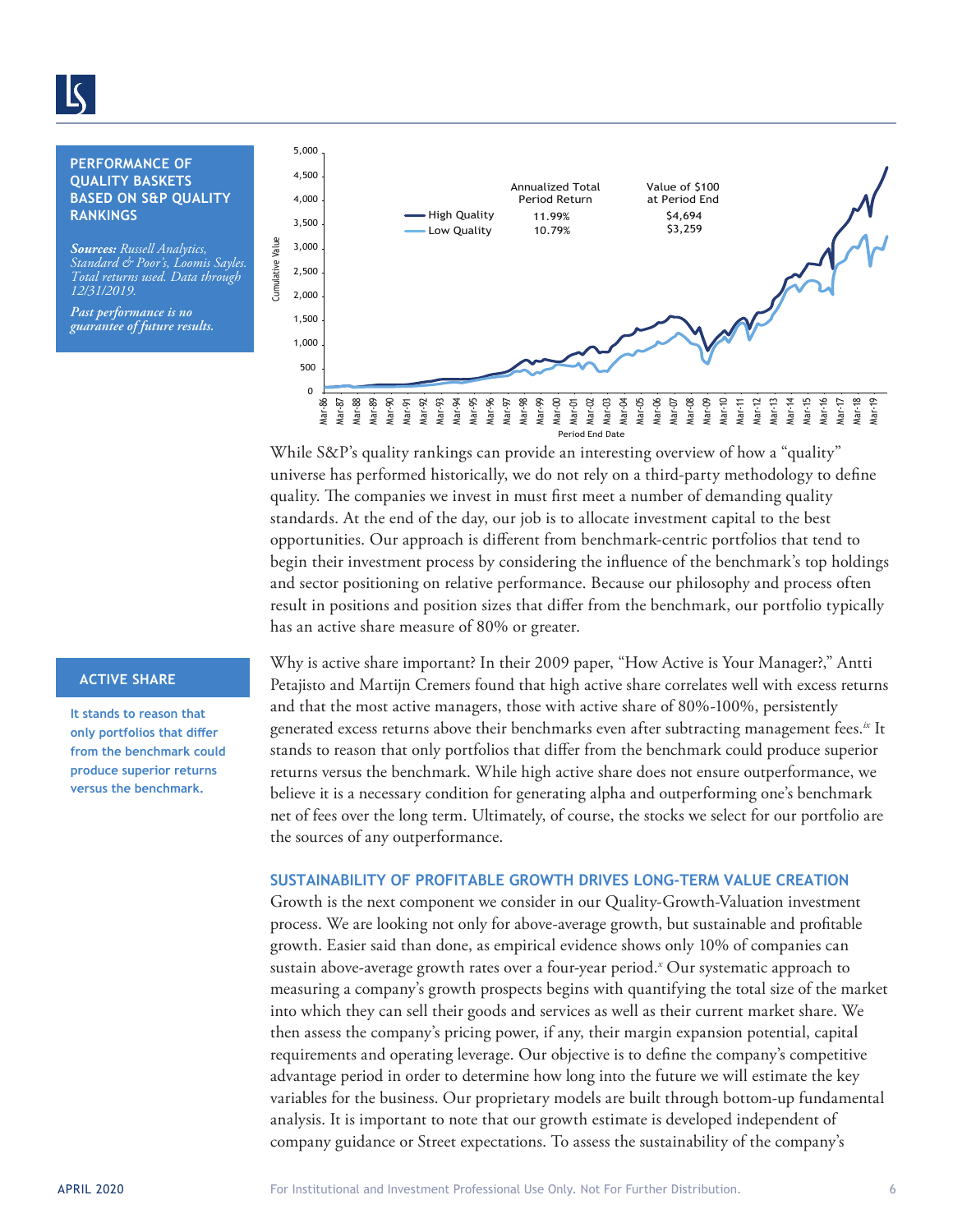# growth rate, we evaluate the drivers of that growth. We are looking for long-term secular and structural growth drivers—dynamics that are not likely to change for five years or longer. The transition of consumer shopping from in-store to online—still only at low-teens penetration rates in the global consumer market—is an example of a long-term secular driver of growth. Developing insights about a company's growth potential is essential to measuring its future cash flows, its profitability and, ultimately, its intrinsic value.

#### **SUSTAINABLE GROWTH**

**Even when we believe we have identified a quality company with high, sustainable growth rates, we are not yet satisfied: we also require profitable growth.**

Even when we believe we have identified a quality company with high, sustainable growth rates, we are not yet satisfied: we also require profitable growth. Just because a company can demonstrate growth in revenues, for example, does not mean it is generating profitable growth. Without profitable growth, there may be no increase in shareholder value and therefore no investment opportunity. The underlying question is whether the cash flow returns generated by management's investments in the business are greater than or less than the cost of the capital spent on those investments. Therefore, we believe cash flow returns on invested capital (CFROI®*xi*) is a superior measure of economic performance. Many other investors rely on earnings-per-share (EPS) and price-to-earnings (P/E) multiples to understand a company's growth rate, recognize investment opportunities, and predict a stock's future price. Both of these metrics are earnings-based accounting ratios which, in our opinion, limit their reliability since earnings can be different from economic performance and actual cash flows. What's more, reported earnings can be easily manipulated to the company's short-term advantage and, given Wall Street's obsession with quarterly earnings, company managements have been known to do so.

Credit Suisse Holt captured this notion of sustainable and profitable returns by applying its proprietary measures of quality to identify companies that were able to earn superior CFROI over a longer-than-anticipated period. They found that such companies ("eCap" companies) significantly outperformed the market during downturns while keeping pace during up markets, as illustrated in the chart below.

#### **US \$250M+, ECAP VS. NON ECAP RELATIVE TO RUSSELL 3000**

*Source: Credit Suisse HOLT Analysis. Universe: US All ex Micro Caps. Benchmark: Russell 3000. Data through 12/31/2019. eCAPs is an acronym for Empirical Competitive Advantage Period. CFROI is a registered trademark of Credit Suisse Group AG © 2020 or its affiliates in the United States and other countries. HOLT is a corporate performance and valuation advisory service of Credit Suisse. All rights reserved. Used with permission.*

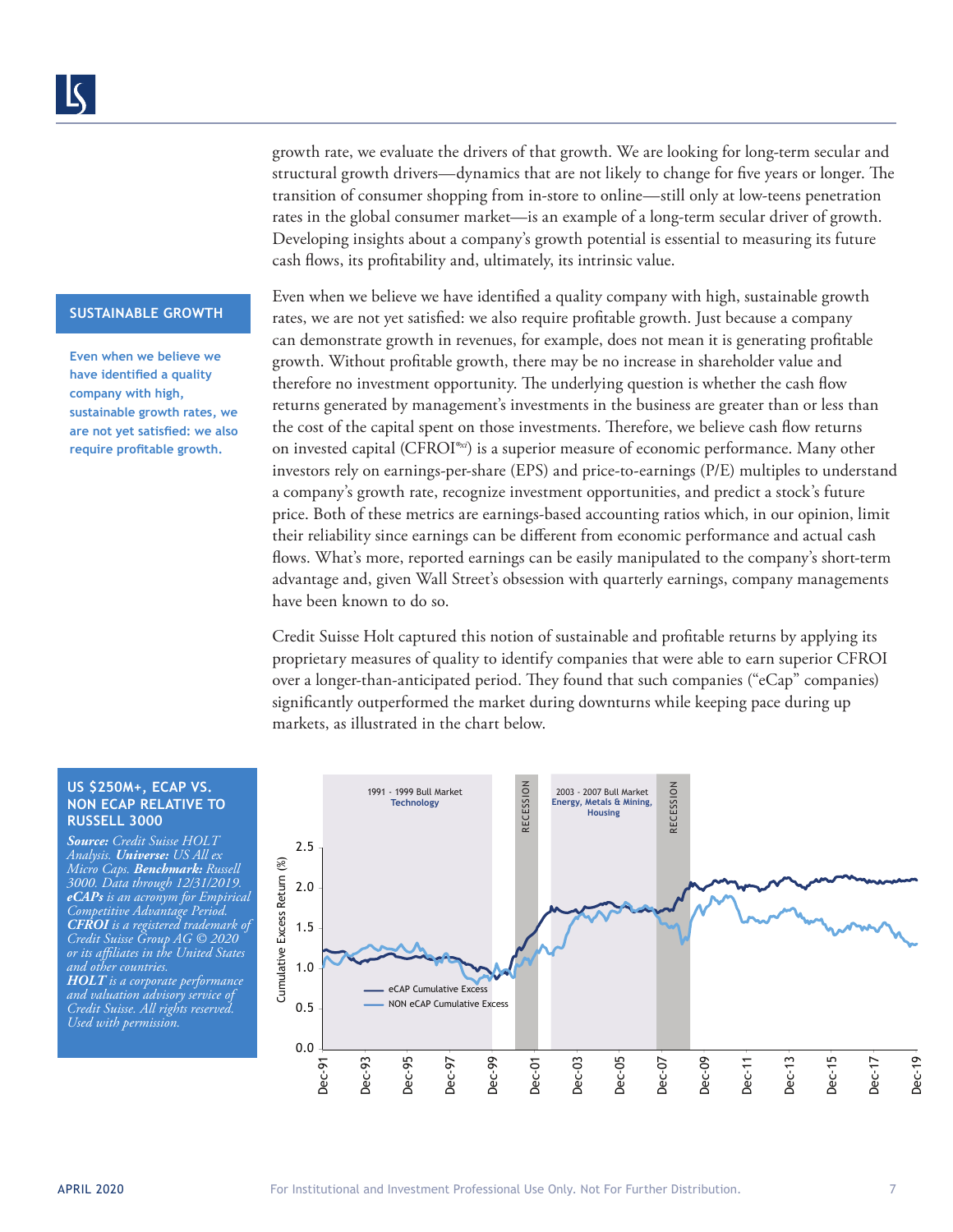## **INVEST WITH A MARGIN OF SAFETY**

Valuation analysis is the final component in our Quality-Growth-Valuation investment process. Growth is important, but not growth at any price. And for us, not even growth at a reasonable price will do. We are seeking companies that can generate sustainable and profitable growth and invest only when they are selling at a significant discount to our estimate of intrinsic value. Investing with a margin of safety requires not only a disciplined understanding of a company's intrinsic value but a clear recognition of what the market price implies about consensus expectations for that company's value. Comparing our estimate of intrinsic value to the market price helps expose pricing inefficiencies. We seek to create a margin of safety by investing at a purchase price that is at a meaningful discount to our estimate of a company's intrinsic value. When buying a business, we require at least a 2:1 anticipated upside-to-downside, rewardto-risk opportunity. Holding all else equal, the larger the discount between market price and our estimate of intrinsic value, the greater we view our margin of safety. Counter to the buy discipline of many growth equity managers, we believe the risk of investing in a great company is actually lower after its stock price has fallen, assuming our long-term investment thesis remains intact. Over time, if the market price increases (consensus expectations change) and converges with our estimate of intrinsic value, positive returns are generated. In this way, adhering to this tenet helps us manage downside risk and could increase upside potential.

We believe the discounted net present value of future cash flows is the best estimate of a company's intrinsic value. Because humans tend to anchor too readily to a single outcome or frame decisions too narrowly, we not only forecast our most likely intrinsic value scenario, our base-case price, we also test our assumptions. Through sensitivity analysis on the key variables appropriate to each business, we seek to determine which can drive the largest changes in valuation. We thereby establish a range of outcomes, or scenarios, that we label best case, base case, bear case and worst case. The best-case price represents the scenario in which the company executes successfully on all opportunities for growth. The bear-case price represents the scenario of what could likely go wrong with our base case. Our worst-case price represents the scenario when all goes wrong for the company. By linking our scenario analysis to key business drivers such as market penetration rates or profit margins, we hope to better understand the sources of both value creation and downside risks so that we may make better-informed, more objective decisions.

Our next step is to develop an understanding of the consensus expectations about a company's future cash flows implied by its current stock price. We call this expectations analysis, which reverse engineers the net present value cash flow calculation. That is, we start with the current stock price and solve for implied drivers of cash flow growth and profitability. Recognizing the consensus expectations reflected in the current stock price is crucial because generating alpha is not solely about absolute price-to-value differences. Understanding how our analysis of key variables differs from the price-implied consensus helps us understand how and why the market price, over time, converges toward, or deviates from, our intrinsic value.

With our range of intrinsic value price scenarios and our understanding of price-implied consensus expectations, we have the information we need to make investment decisions. When investing in a company, we look for the most attractive reward-to-risk opportunities. This can occur when the stock price falls into our bear- and worst-case valuation scenarios due to a short-term market inefficiency caused by temporary, nonfundamental situations that in no way impact our long-term investment thesis. In most cases, we gradually scale into a position,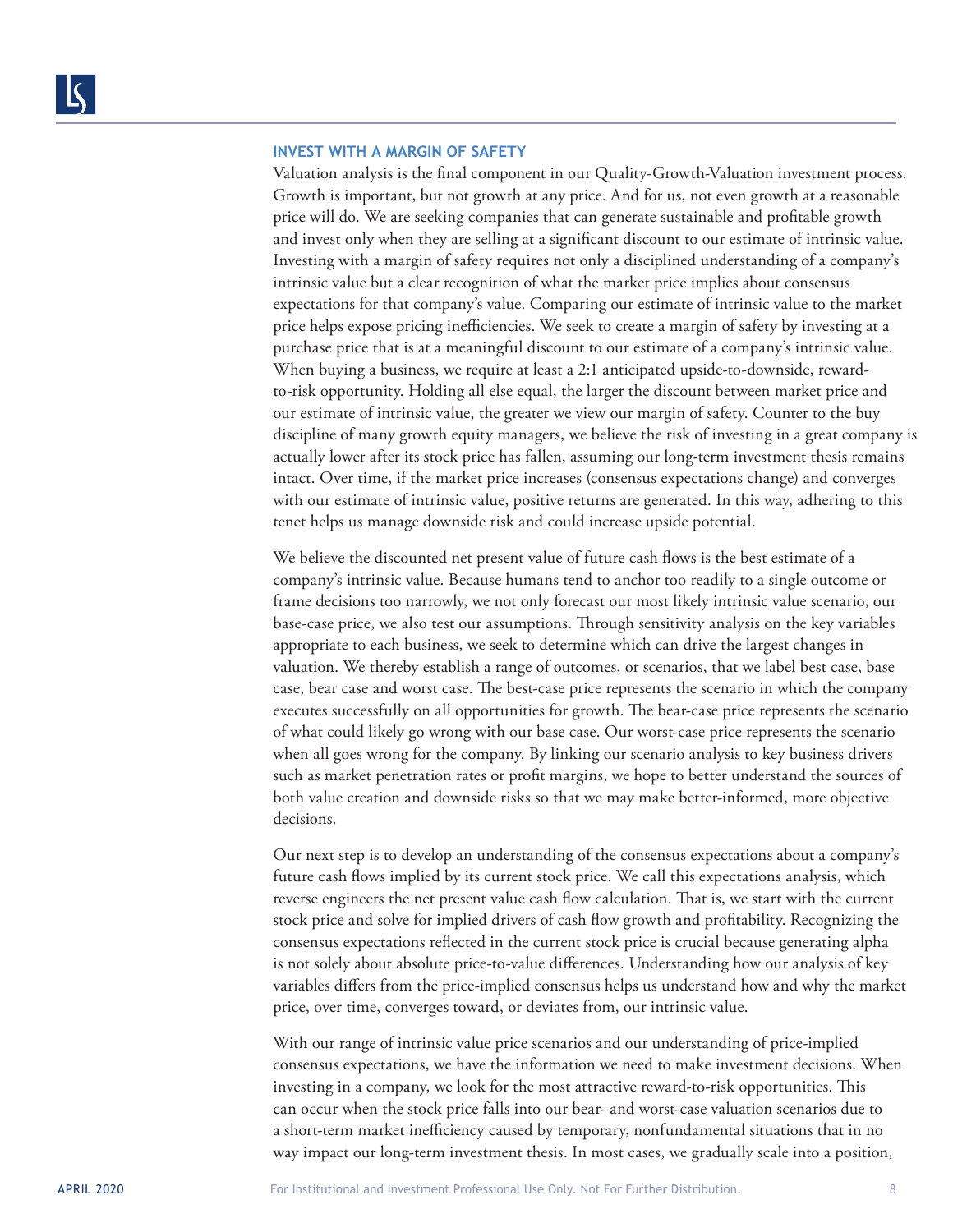taking advantage of dips in the stock price. Conversely, as the price of a company converges toward our base-case price—when the reward-to-risk opportunity becomes less attractive we typically begin to reduce our weight in the company and eventually sell the position altogether when the stock price reaches our estimate of intrinsic value. In short, valuation drives the timing of our investment decisions.

Ultimately, our job as an investment manager is to allocate capital to the most compelling reward-to-risk opportunities. Therefore, the more attractive we view the reward-to-risk opportunity, the larger our capital allocation and position weight. In comparison, we have observed that the largest positions of a cap-weighted benchmark may have the least margin of safety—or worse, market prices above intrinsic value—yet are given the largest capital allocations in many benchmark-centric portfolios.

There is one last essential component to successfully implementing this tenet: it demands the temperament—and concomitant discipline—to be a contrarian who can buy into fear and sell into greed. It is not easy to stand alone, apart from the crowd. As Ben Graham said, "Have the courage of your knowledge and experience. If you have formed a conclusion from the facts and if you know your judgment is sound, act on it—even though others may hesitate or differ."*xii*

## **DEFINE RISK AS A PERMANENT LOSS OF CAPITAL**

Because we define risk as a permanent loss of capital, we take an absolute-return approach to investing and seek to actively manage our downside risk. More commonly, risk is framed in terms of relative returns and tracking error versus a particular benchmark. While benchmarking investment performance to a specific index began as a tool to help understand and judge portfolio manager performance, this relative-return orientation has morphed into the baseline for acceptable risk and return. Measuring risk, however, must not be confused with managing risk. What's more, we believe defining risk in relative terms obfuscates the fact that the benchmark itself is a risky asset. This is particularly true with cap-weighted indices because downside risk increases significantly when the stocks of a particular sector experience a run-up in prices that are above (in the case of a bubble, far above) their fundamental intrinsic value. If a portfolio manager ties his investment decisions to benchmark holdings and risk factors, he must necessarily take on this additional downside risk. Because our strategy is to invest in a stock only when its market price is at a significant discount to our estimate of a company's intrinsic value, we actively pursue both greater upside potential and the possibility of lower downside risk.

Diversification is another important tool in managing portfolio risk or volatility. However, we do not think diversification is the simple notion of more is better. Many investors wonder whether a 30-40 stock portfolio can be sufficiently diversified. Studies dating back to the 1960s have sought to determine how many stocks a portfolio must hold to maximize the benefits of diversification. Results have ranged from 18-30 stocks.*xiii* A 2010 study by Citigroup demonstrated that a portfolio of 30 stocks was able to diversify more than 85% of the diversifiable risk. The diversification benefit of adding more stocks to the portfolio declined significantly as the number of stocks increased. For example, adding 70 more stocks to a 30-stock portfolio improved diversification benefits by just 9%.*xiv* Legendary growth investor Phil Fisher notes, "Too few people, however, give sufficient thought to the evils of the other extreme (over-diversification). This is the disadvantage of having eggs in so many

# **ACTIVE RISK MANAGEMENT**

**We believe defining risk in relative terms obfuscates the fact that the benchmark itself is a risky asset.**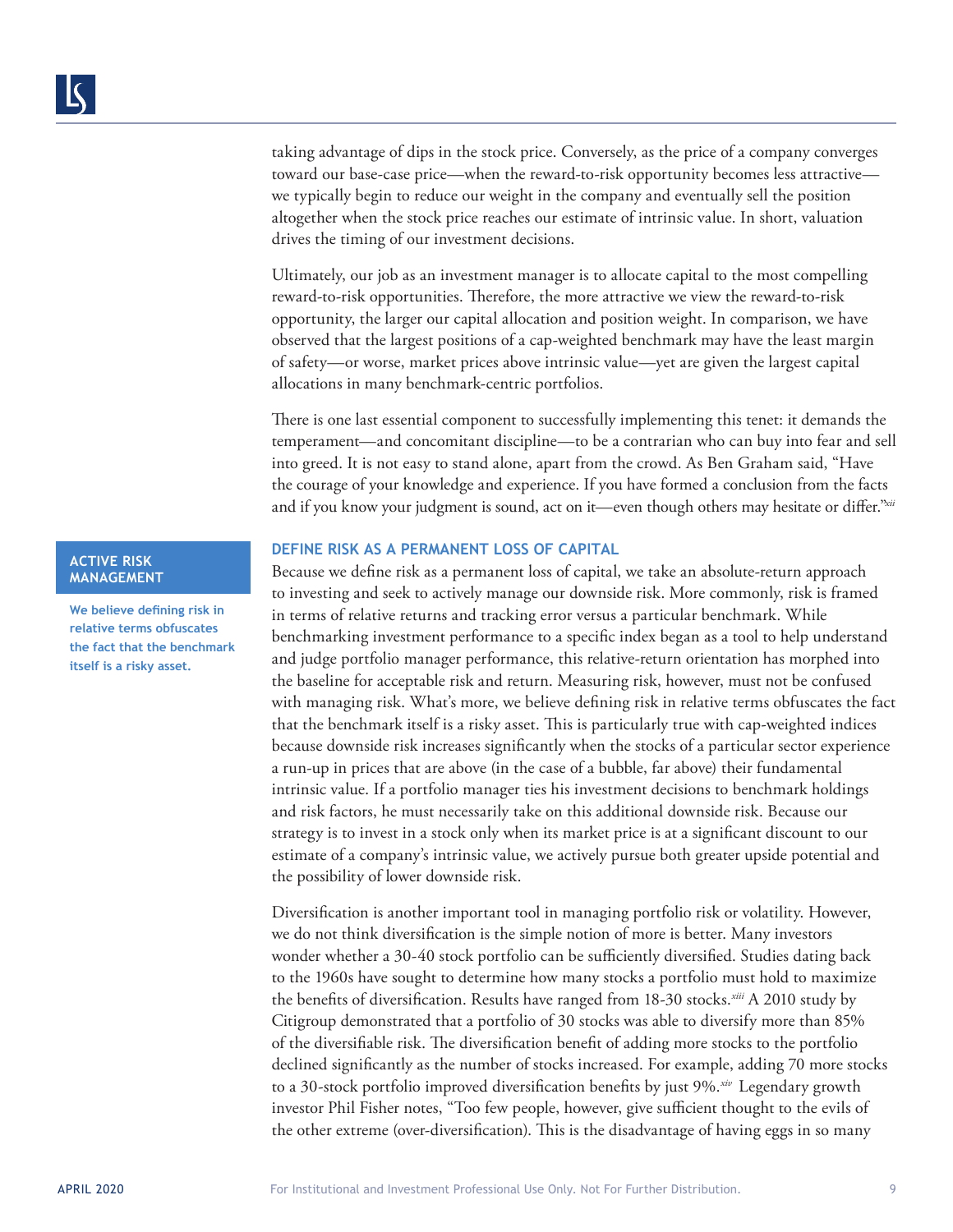baskets that a lot of the eggs do not end up in really attractive baskets, and it is impossible to keep watching all the baskets after the eggs get put into them."*xv*

Cognizant of this risk, we instead seek to enhance risk management by diversifying the business drivers to which our holdings are exposed. We identify the primary business driver through our bottom-up valuation analysis for each company as the growth driver that has the largest impact on our estimate of its intrinsic value. Examples include growth in e-commerce, increased consumer spending in emerging markets, the shift to outsourcing and the ageing population. Because business drivers are imperfectly correlated, the positive impact of one may offset the negative impact of another. This fosters more efficient diversification of risk and helps us keep our attention focused on searching for those few stocks that meet our disciplined criteria.

We agree with Warren Buffett that one of the riskiest things investors can do is to invest in a business they do not thoroughly understand. As a bottom-up fundamental investor, risk management is therefore integrated with our analysis of business models, competitive advantages, operating efficiency, corporate management integrity, profitable growth and valuation. In short, our active risk management process is an integral part of our active investment process.

# **ALPHA GENERATION**

**Ultimately, our job as an investment manager is to allocate capital to the most compelling reward-to-risk opportunities.**

# **Conclusion**

For any investor, the goal is to identify those portfolio managers who are most likely to deliver superior risk-adjusted returns in the future. In our view, a performance track record cannot readily explain the level of skill employed to achieve the results, or guarantee continued success. We believe a focus on the quality of a manager's investment philosophy, process and decision-making offers a better method for evaluating the probability of future success. Our alpha thesis encapsulates a deeply held system of persistent beliefs, a rigorous, repeatable investment process and substantive proof points. For alpha generation, the pursuit of greater upside potential and managing absolute levels of risk are inextricable goals. Each tenet of our alpha thesis is designed—individually and collectively—to promote this dual objective for our investors.

*This report was originally published in December 2012. We have updated the content as necessary and otherwise believe the information is current and relevant.*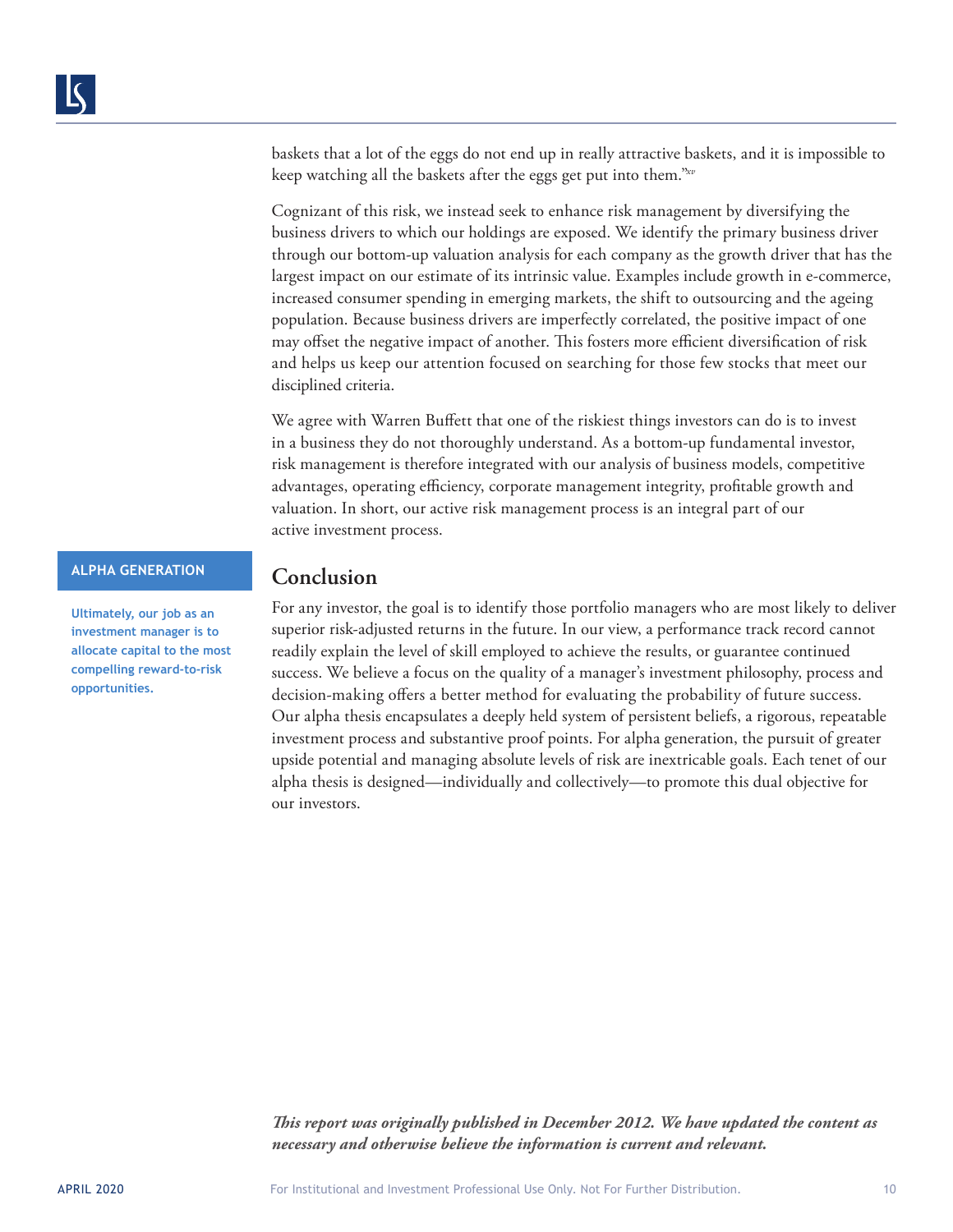# **Endnotes**

- *i The manager for the Large Cap Growth and All Cap Growth Composites joined Loomis Sayles on May 19, 2010, and performance prior to that date was achieved at his prior firm.*
- *ii John Bogle, Common Sense on Mutual Funds, (New Jersey: John Wiley & Sons, Inc., 2010), p. 34.*
- *iii Mark Carhart, "On the Persistence in Mutual Fund Performance," The Journal of Finance, Vol. LII, No. 1, March 1997.*
- *iv David Blanchett, "The Pre-Tax Costs of Portfolio Turnover," Journal of Indexes May/June 2007.*
- *<sup>v</sup> Fischer Black, "Noise," The Journal of Finance, Vol. 41, No. 3, Papers and Proceedings of the 44th Annual Meeting of the American Finance Association, New York, New York, December 28-30, 1985, p. 534.*
- *vi David F. Swensen, Pioneering Portfolio Management, (New York: Free Press, 2009), p. 252.*
- *vii 2007 Berkshire Hathaway Annual Meeting Top 20 Questions.*
- *viiiStandard & Poor's Quality Rankings of common stocks "attempt to capture the long-term growth and stability of earnings and dividends." High quality: companies rated A-minus or better by S&P; Average: Companies rated B+; Low quality: rated B to D & Liquidation.*
- *ix Martijn Cremers and Antti Petajisto, "How Active is Your Fund Manager?," International Center for Finance, Yale School of Management, 2009.*
- *<sup>x</sup> Chan, Karceski & Lakonishok, "The Level and Persistence of Growth Rates," The Journal of Finance, Volum LVIII, No. 2, April 2003.*
- *xi CFROI is a registered trademark of Credit Suisse Group AG © 2020 or its affiliates in the United States and other countries.*
- *xii Benjamin Graham, The Intelligent Investor: A Book of Practical Counsel, Fourth Revised Edition (New York: Harper & Row, 1973), p. 287.*
- *xiiiFrank K. Reilly and Keith C. Brown, Investment Analysis and Portfolio Management (United States: Thomson Learning, 2000), p. 292-293.*
- *xivCitigroup as of 12/31/2010. The R-squared of a portfolio of stocks as a function of the number of stocks in the portfolio, i.e., how much of the portfolio risk is explained by the systemic factors as portfolio size increases. For each value of N (number of stocks), Citigroup randomly simulated 100 portfolios using the S&P 1500 as the starting universe and measured the R-squared of each portfolio. The R-squared value for a given value of N is the average of those 100 values.*
- *xv Philip A. Fisher, Common Stocks and Uncommon Profits and Other Writings (New Jersey: John Wiley & Sons, 1996), p. 135.*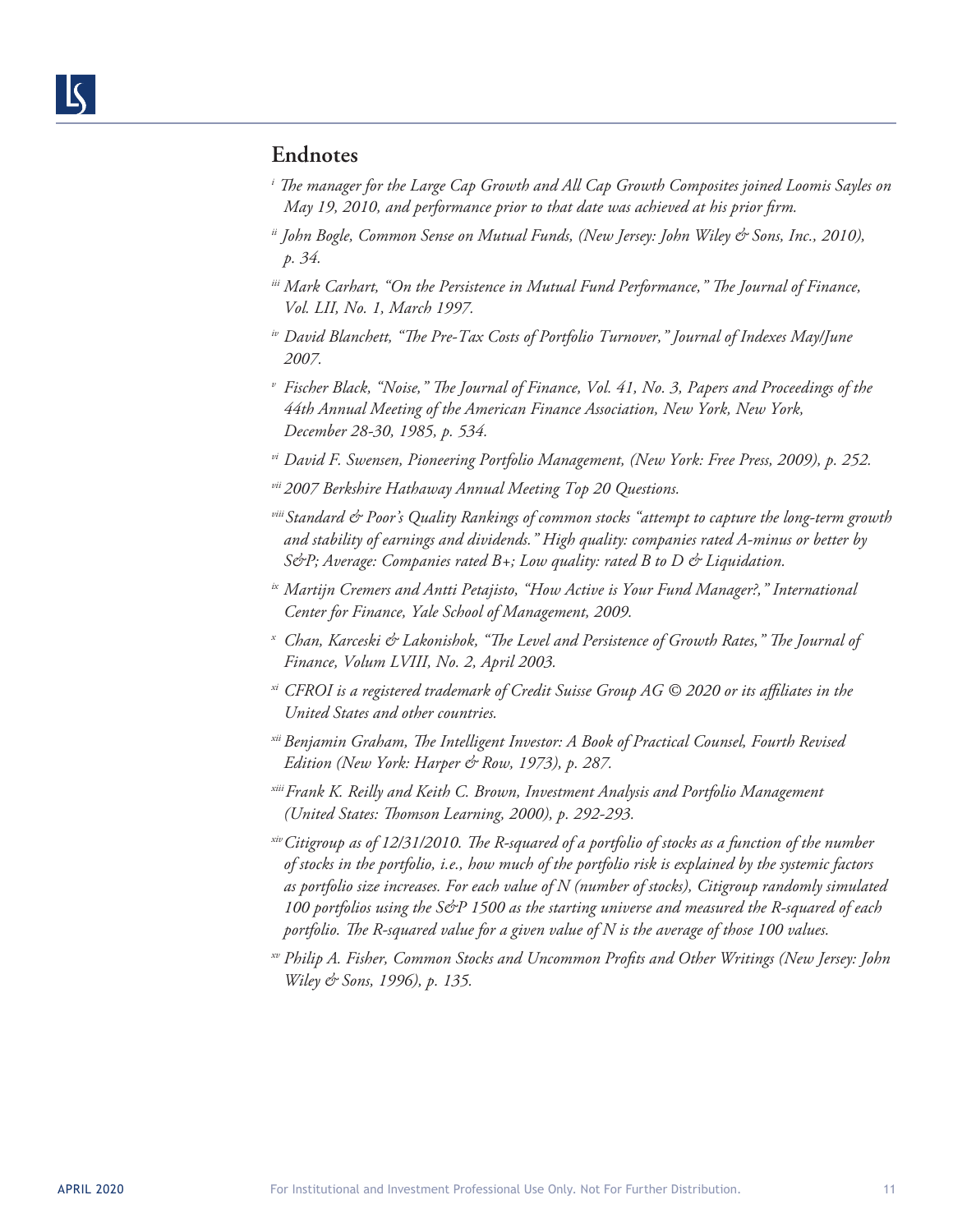

# **AUTHORS**



**AZIZ V. HAMZAOGULLARI, CFA** EVP, Chief Investment Officer, Portfolio Manager, Growth Equity Strategies



**HOLLIE C. BRIGGS, CFA** VP, Product Manager, Growth Equity Strategies

# **Disclosure**

*Past performance is no guarantee of future results.*

*Diversification does not ensure a profit or guarantee against a loss.*

*Indices are unmanaged and do not incur fees. It is not possible to invest directly in an index.*

*This material is provided for informational purposes only and should not be construed as investment advice. Any opinions or forecasts contained herein reflect the subjective judgments and assumptions of the authors only, and do not necessarily reflect the views of Loomis, Sayles & Company, L.P. Investment recommendations may be inconsistent with these opinions. There is no assurance that developments will transpire as forecasted or that actual results will be different. Data and analysis does not represent the actual, or expected future performance of any investment product. Information, including that obtained from outside sources, is believed to be correct, but Loomis can not guarantee its accuracy. This information is subject to change at any time without notice.*

*Russell Investment Group is the source and owner of the trademarks, service marks and copyrights related to the Russell Indices. Russell® is a trademark of Russell Investment Group.* 

*This information is intended for institutional investor and investment professional use only. It is not for further distribution.*

*Natixis Distribution, L.P. (fund distributor, member FINRA|SIPC) and Loomis, Sayles & Company, L.P. are affiliated.*

*LS Loomis | Sayles is a trademark of Loomis, Sayles & Company, L.P. registered in the US Patent and Trademark Office.*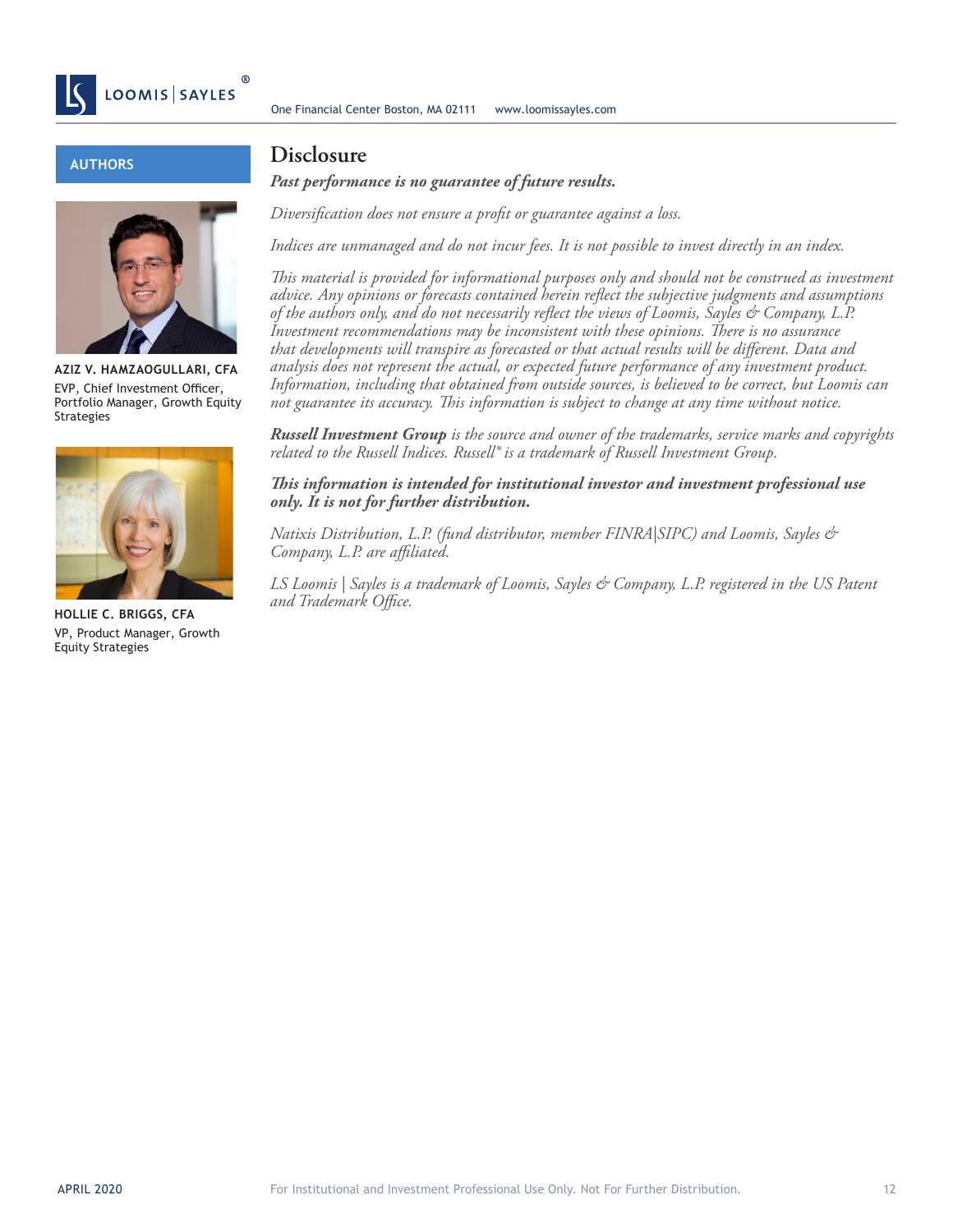*This material has been provided for information purposes only to investment service providers or other Professional Clients, Qualified or Institutional Investors and, when required by local regulation, only at their written request. This material must not be used with Retail Investors.* 

*In the E.U. (outside of the UK): Provided by Natixis Investment Managers S.A. or one of its branch offices listed below. Natixis Investment Managers S.A. is a Luxembourg management company that is authorized by the Commission de Surveillance du Secteur Financier and is incorporated under Luxembourg laws and registered under n. B 115843. Registered office of Natixis Investment Managers S.A.: 2, rue Jean Monnet, L-2180 Luxembourg, Grand Duchy of Luxembourg. France: Natixis Investment Managers Distribution (n.509 471 173 RCS Paris). Registered office: 21 quai d'Austerlitz, 75013 Paris. Italy: Natixis Investment Managers S.A., Succursale Italiana (Bank of Italy Register of Italian Asset Management Companies no 23458.3). Registered office: Via Larga, 2 - 20122, Milan, Italy. Germany: Natixis Investment Managers S.A., Zweigniederlassung Deutschland (Registration number: HRB 88541). Registered office: Im Trutz Frankfurt 55, Westend Carrée, 7. Floor, Frankfurt am Main 60322, Germany. Netherlands: Natixis Investment Managers, Nederlands (Registration number 50774670). Registered office: World Trade Center Amsterdam, Strawinskylaan 1259, D-Tower, Floor 12, 1077 XX Amsterdam, the Netherlands. Sweden: Natixis Investment Managers, Nordics Filial (Registration number 516405-9601 - Swedish Companies Registration Office). Registered office: Kungsgatan 48 5tr, Stockholm 111 35, Sweden. Spain: Natixis Investment Managers, Sucursal en España. Registered office: Torre Colon II - Plaza Colon, 2 - 28046 Madrid, Spain. In Switzerland: Provided for information purposes only by Natixis Investment Managers, Switzerland Sàrl, Rue du Vieux Collège 10, 1204 Geneva, Switzerland or its representative office in Zurich, Schweizergasse 6, 8001 Zürich. In the U.K.: Provided by Natixis Investment Managers UK Limited which is authorised and regulated by the UK Financial Conduct Authority (register no. 190258). This material is intended*  to be communicated to and/or directed at persons (1) in the United Kingdom, and should not to be regarded as an offer to buy or sell, or the *solicitation of any offer to buy or sell securities in any other jurisdiction than the United Kingdom; and (2) who are authorised under the Financial Services and Markets Act 2000 (FSMA 2000); or are high net worth businesses with called up share capital or net assets of at least £5 million or in the case of a trust assets of at least £10 million; or any other person to whom the material may otherwise lawfully be distributed in accordance with the FSMA 2000 (Financial Promotion) Order 2005 or the FSMA 2000 (Promotion of Collective Investment Schemes) (Exemptions) Order 2001 (the "Intended Recipients"). The fund, services or opinions referred to in this material are only available to the Intended Recipients and this material must not be relied nor acted upon by any other persons. Registered Office: Natixis Investment Managers UK Limited, One Carter Lane, London, EC4V 5ER. In the DIFC: Provided in and from the DIFC financial district by Natixis Investment Managers Middle East (DIFC Branch) which is regulated by the DFSA. Related financial products or services are only available to persons who have sufficient financial experience and understanding to participate in financial markets within the DIFC, and qualify as Professional Clients as defined by the DFSA. Registered office: Office 603 - Level 6, Currency House Tower 2, PO Box 118257, DIFC, Dubai, United Arab Emirates. In Japan: Provided by Natixis Investment Managers Japan Co., Ltd., Registration No.: Director-General of the Kanto Local Financial Bureau (kinsho) No. 425. Content of Business: The Company conducts discretionary asset management business and investment advisory and agency business as a Financial Instruments Business Operator. Registered address: 1-4-5, Roppongi, Minato-ku, Tokyo. In Taiwan: Provided by Natixis Investment Managers Securities Investment Consulting (Taipei) Co., Ltd., a Securities Investment Consulting Enterprise regulated by the Financial Supervisory Commission of the R.O.C . Registered address: 16F-1, No. 76, Section 2, Tun Hwa South Road, Taipei, Taiwan, Da-An District, 106 (Ruentex Financial Building I), R.O.C., license number 2012 FSC SICE No. 039, Tel. +886 2 2784 5777. In Singapore: Provided by Natixis Investment Managers Singapore (name registration no. 53102724D) to distributors and institutional investors for informational purposes only. Natixis Investment Managers Singapore is a division of Natixis Asset Management Asia Limited (company registration no. 199801044D). Registered address of Natixis Investment Managers Singapore: 10 Collyer Quay, #14-07/08 Ocean Financial Centre, Singapore 049315. In Hong Kong: Provided by Natixis Investment Managers Hong Kong Limited to institutional/ corporate professional investors only. In Australia: Provided by Natixis Investment Managers Australia Pty Limited (ABN 60 088 786 289) (AFSL No. 246830) and is intended for the general information of financial advisers and wholesale clients only . In New Zealand: This document is intended for the general information of New Zealand wholesale investors only and does not constitute financial advice. This is not a regulated offer for the purposes of the Financial Markets Conduct Act 2013 (FMCA) and is only available to New Zealand investors who have certified that they meet the requirements in the FMCA for wholesale investors. Natixis Investment Managers Australia Pty Limited is not a registered financial service provider in New Zealand. In Latin America: Provided by Natixis Investment Managers S.A. In Chile: Esta oferta privada se inicia el día de la fecha de la presente comunicación. La presente oferta se acoge a la Norma de Carácter General N° 336 de la Superintendencia de Valores y Seguros de Chile. La presente oferta versa sobre valores no inscritos en el Registro de Valores o en el Registro de Valores Extranjeros que lleva la Superintendencia de Valores y Seguros, por lo que los valores sobre los cuales ésta versa, no están sujetos a su fiscalización. Que por tratarse de valores no inscritos, no existe la obligación por parte del emisor de entregar en Chile información pública respecto de estos valores. Estos valores no podrán ser objeto de oferta pública mientras no sean inscritos en el Registro de Valores correspondiente. In Uruguay: Provided by Natixis Investment Mangers Uruguay S.A., a duly registered investment advisor, authorised and supervised by the Central Bank of Uruguay. Office: San Lucar 1491, oficina 102B, Montevideo, Uruguay, CP 11500. The sale or offer of any units of a fund qualifies as a private placement pursuant to section 2 of Uruguayan law 18,627. In Colombia: Provided by Natixis Investment Managers S.A. Oficina de Representación (Colombia) to professional clients for informational purposes only as permitted under Decree 2555 of 2010. Any products, services or investments referred to herein are rendered exclusively outside of Colombia. This material does not constitute a public offering in Colombia and is addressed to less than 100 specifically identified investors. In Mexico: Provided by Natixis IM Mexico, S. de R.L. de C.V., which is not a regulated financial entity or an investment manager in terms of the Mexican Securities Market Law (Ley del Mercado de Valores) and is not registered with the Comisión Nacional Bancaria y de Valores (CNBV) or any other Mexican authority. Any products, services or investments referred to herein that require authorization or license are rendered exclusively outside of Mexico. Natixis Investment Managers is an entity organized under the laws of France and is not authorized by or registered with the CNBV or any other Mexican authority to operate within Mexico as an investment manager in terms of the Mexican Securities Market Law (Ley del Mercado de Valores). Any use of the expression or reference contained herein to "Investment Managers" is made to Natixis Investment Managers and/or any of the investment management subsidiaries of Natixis Investment Managers, which are also not authorized by or registered with the CNBV or any other Mexican authority to operate within Mexico as investment managers.*

*The above referenced entities are business development units of Natixis Investment Managers, the holding company of a diverse line-up of specialised investment management and distribution entities worldwide. The investment management subsidiaries of Natixis Investment Managers conduct any regulated activities only in and from the jurisdictions in which they are licensed or authorized. Their services and the products they manage are not available to all investors in all jurisdictions. It is the responsibility of each investment service provider to ensure that the offering or sale of fund shares or third party investment services to its clients complies with the relevant national law.*